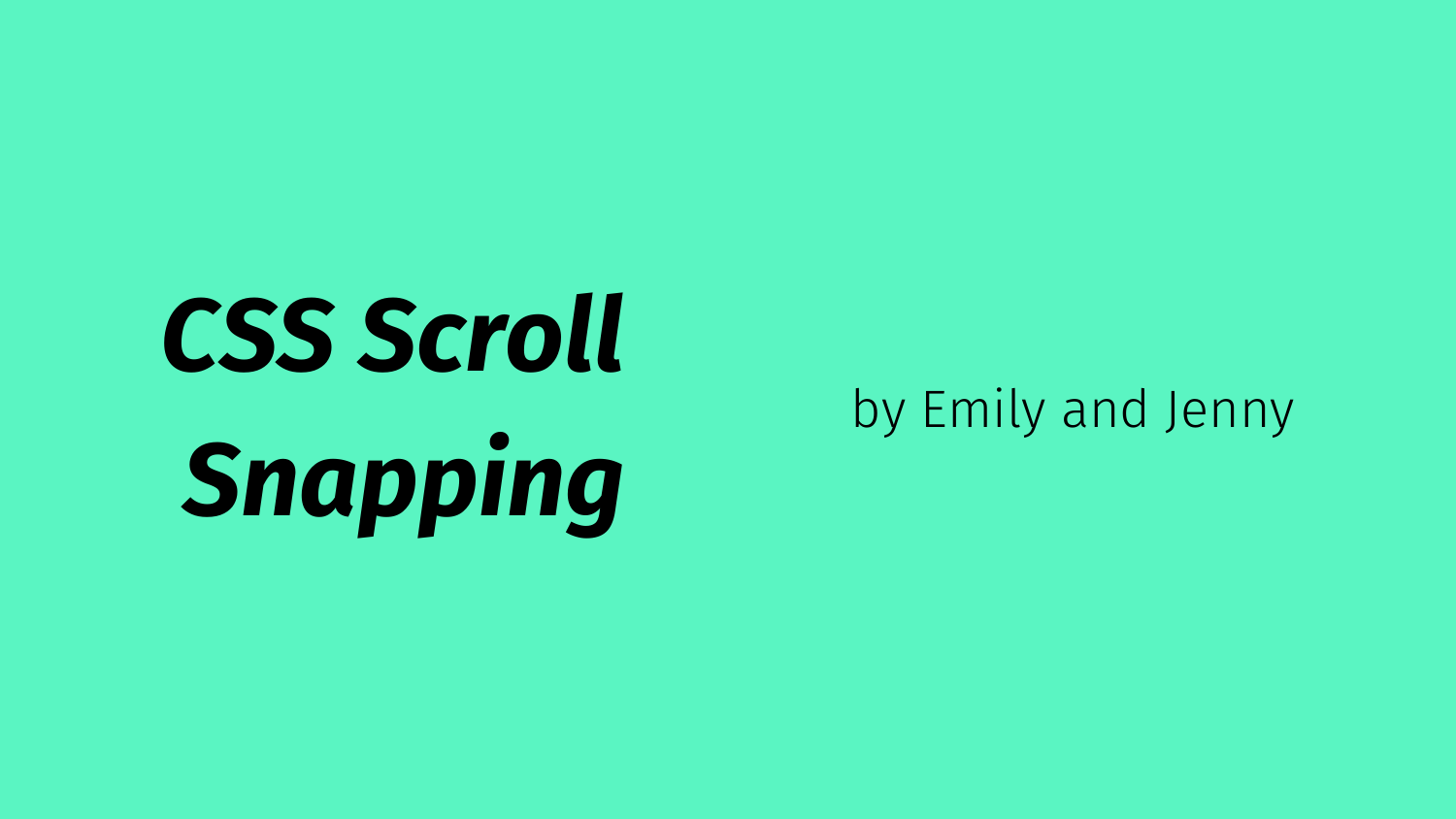Automatically snaps the viewport to a defined element or location on a page at the end of manual scrolling.

This ensures that the user's viewport starts or ends at the edge or center of a container instead of cutting off content.

### *What is it?*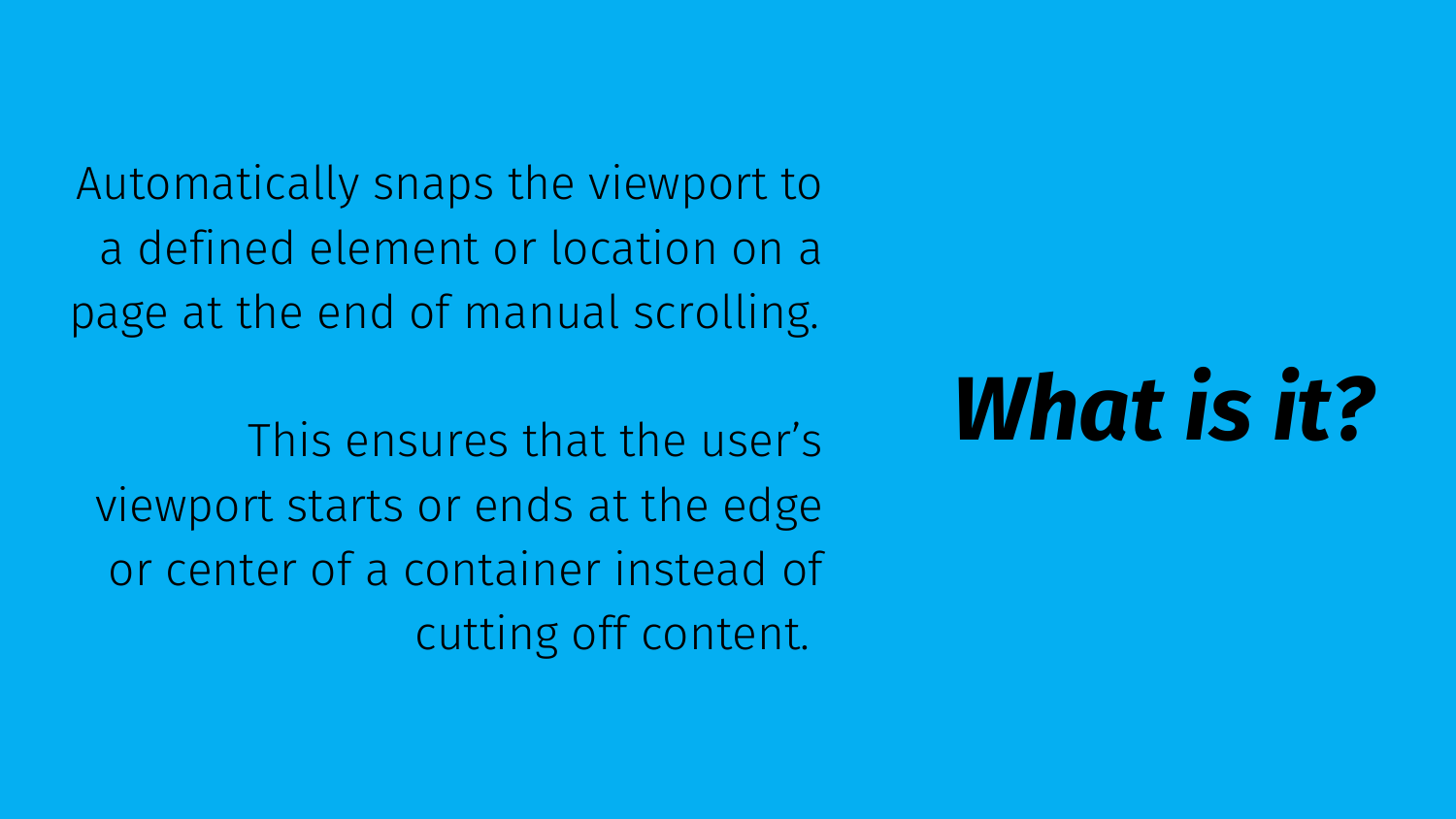CSS scroll snapping was developed in 2016 to provide a more accessible and light solution.

Developers initially relied on JavaScript to customize scrolling, but the JavaScript solutions did not allow for enough precision & not very concise.

*Why was it developed?*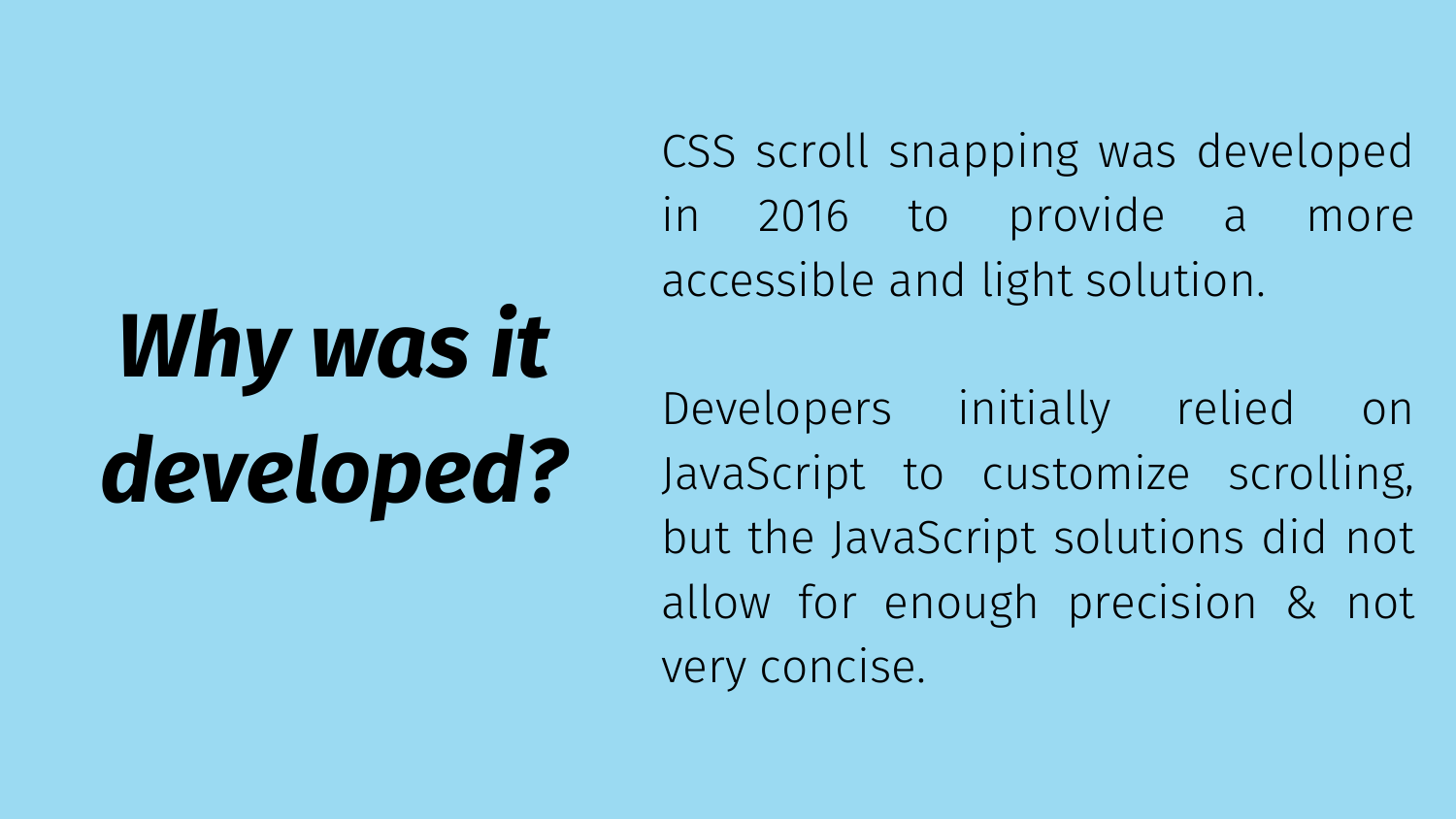This browser support data is from Caniuse, which has more detail. A number indicates that browser supports the feature at that version and up.



## *Browser Support?*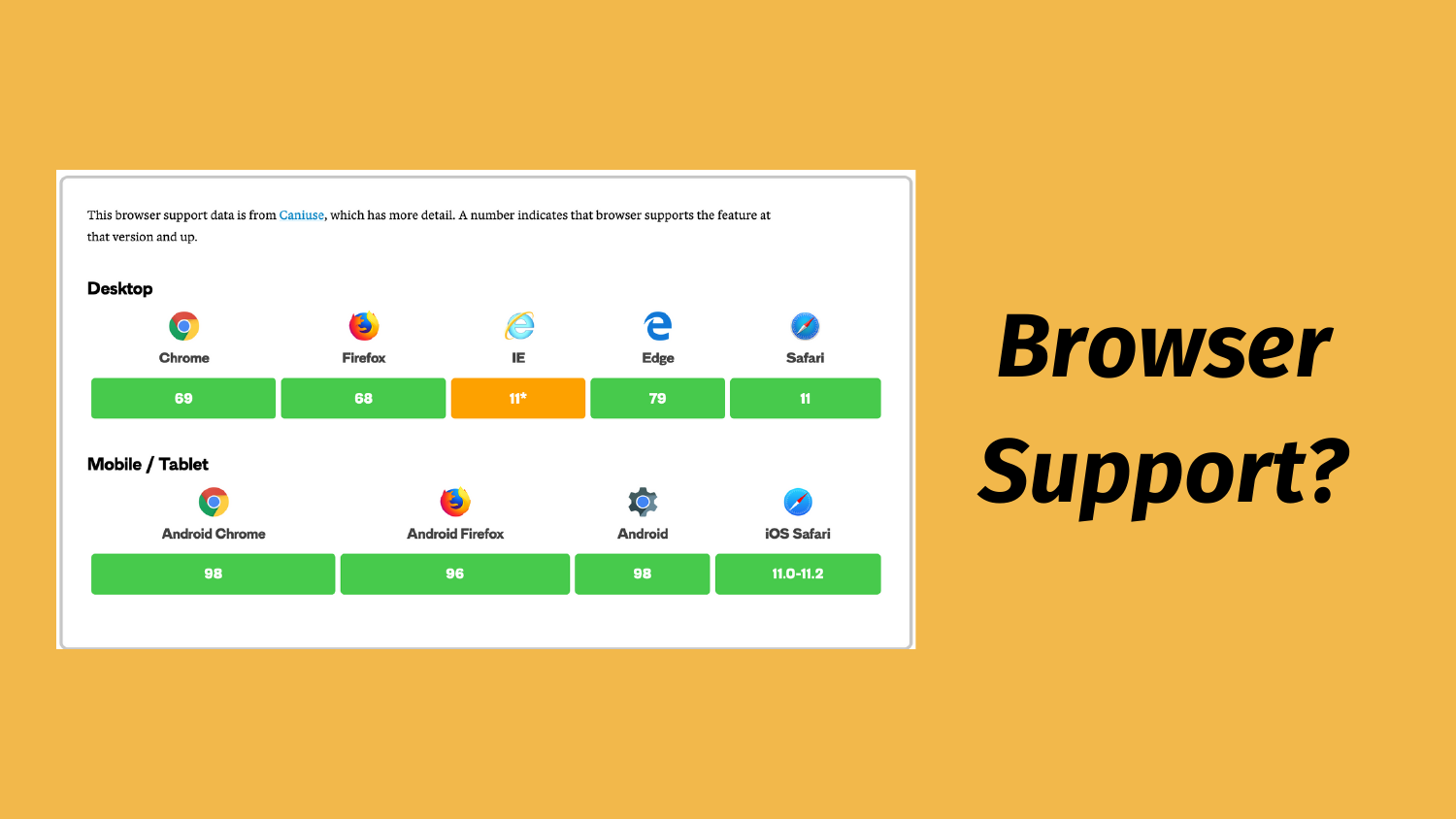#### /\* Keyword values \*/ scroll-snaptype: none, x, y, block, inline, or

both

#### /\* Optional mandatory | proximity\*/ scroll-snap-type: x mandatory, y proximity, both

mandatory;

# *How to Code it?*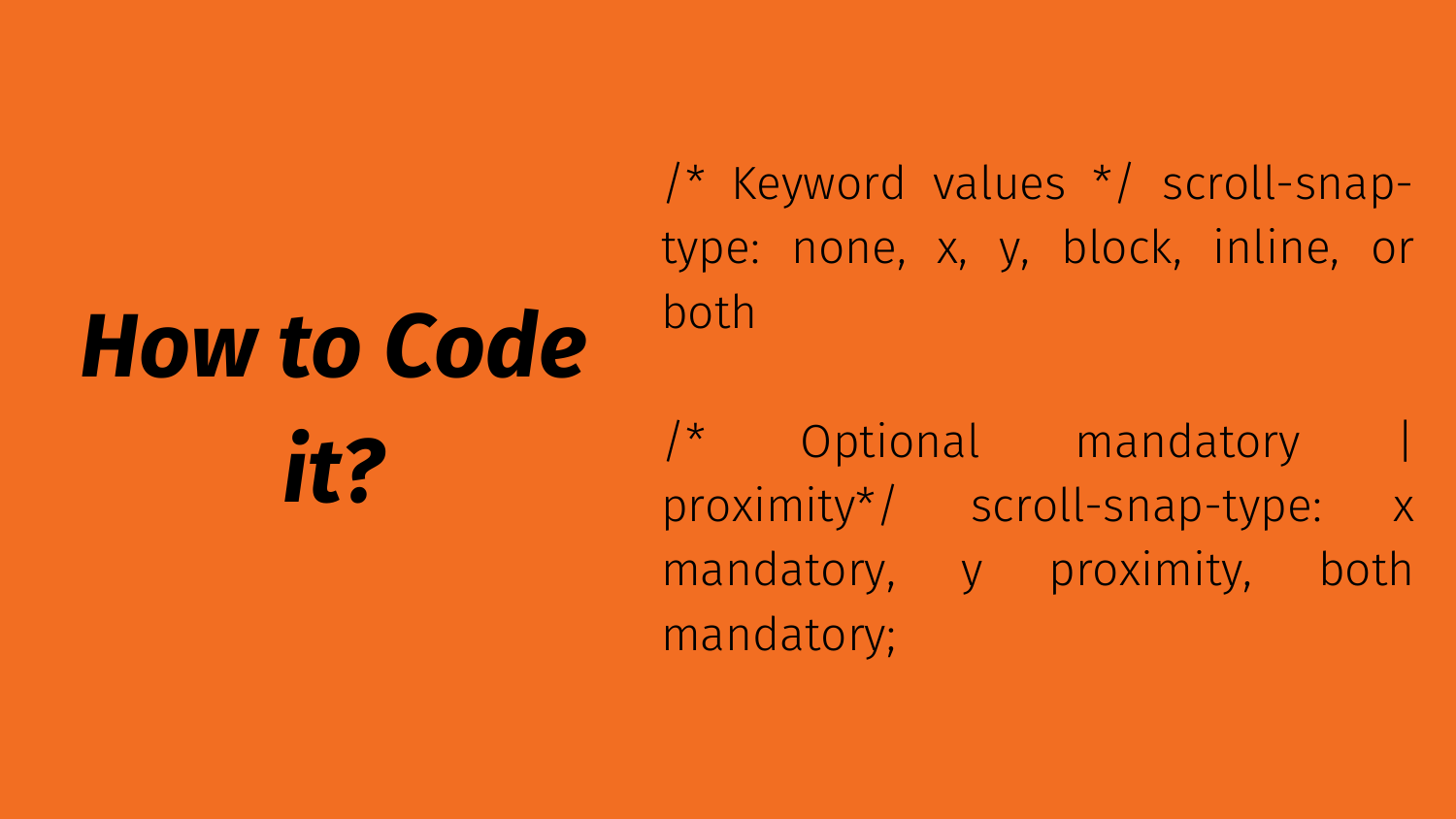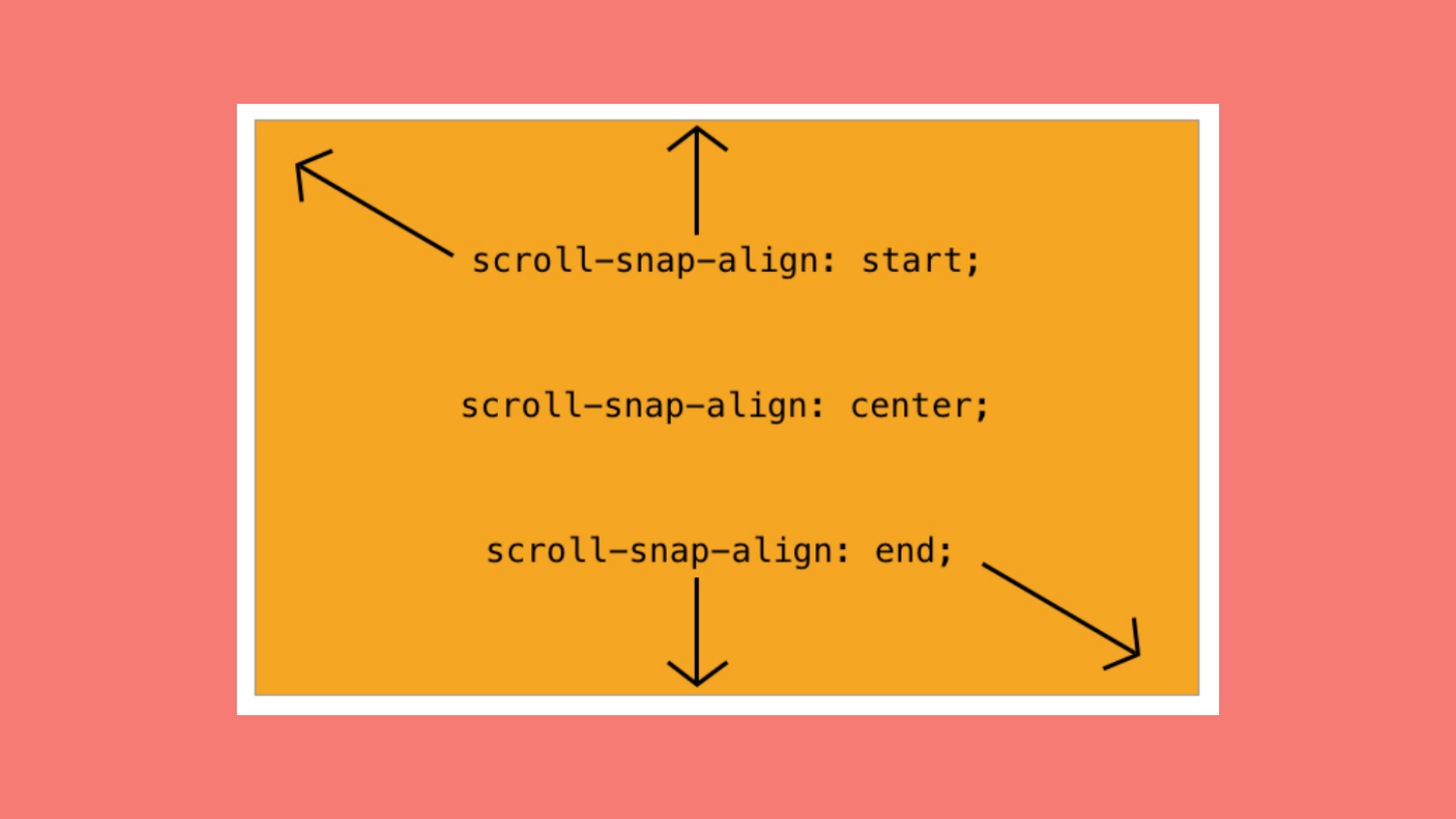## *When to use it?*

Use cases - image scroll, well defined sections of a site with limited text, skim reading as long as the content fits in the viewport

Allows the user to scroll without requiring them to place the scrollbar in an exact position to view the content

Proximity is better used for more text. Mandatory is better for more defined sections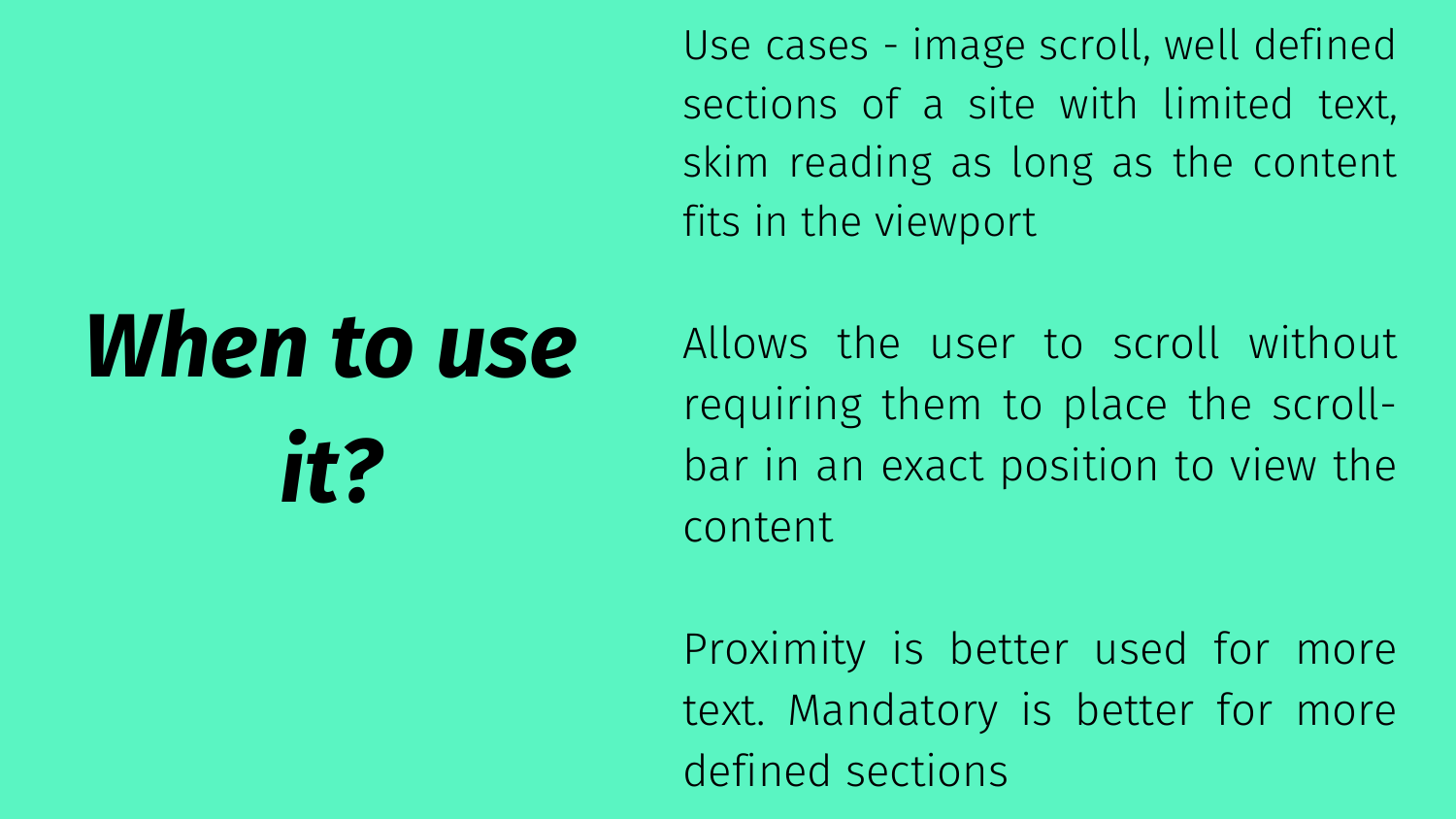Do not use it when there is content that can be missed if it snaps to the next section.

> If you use it too much, you can limit the user's ability to scroll freely, which creates a bad user experience.

### *When not to use it?*